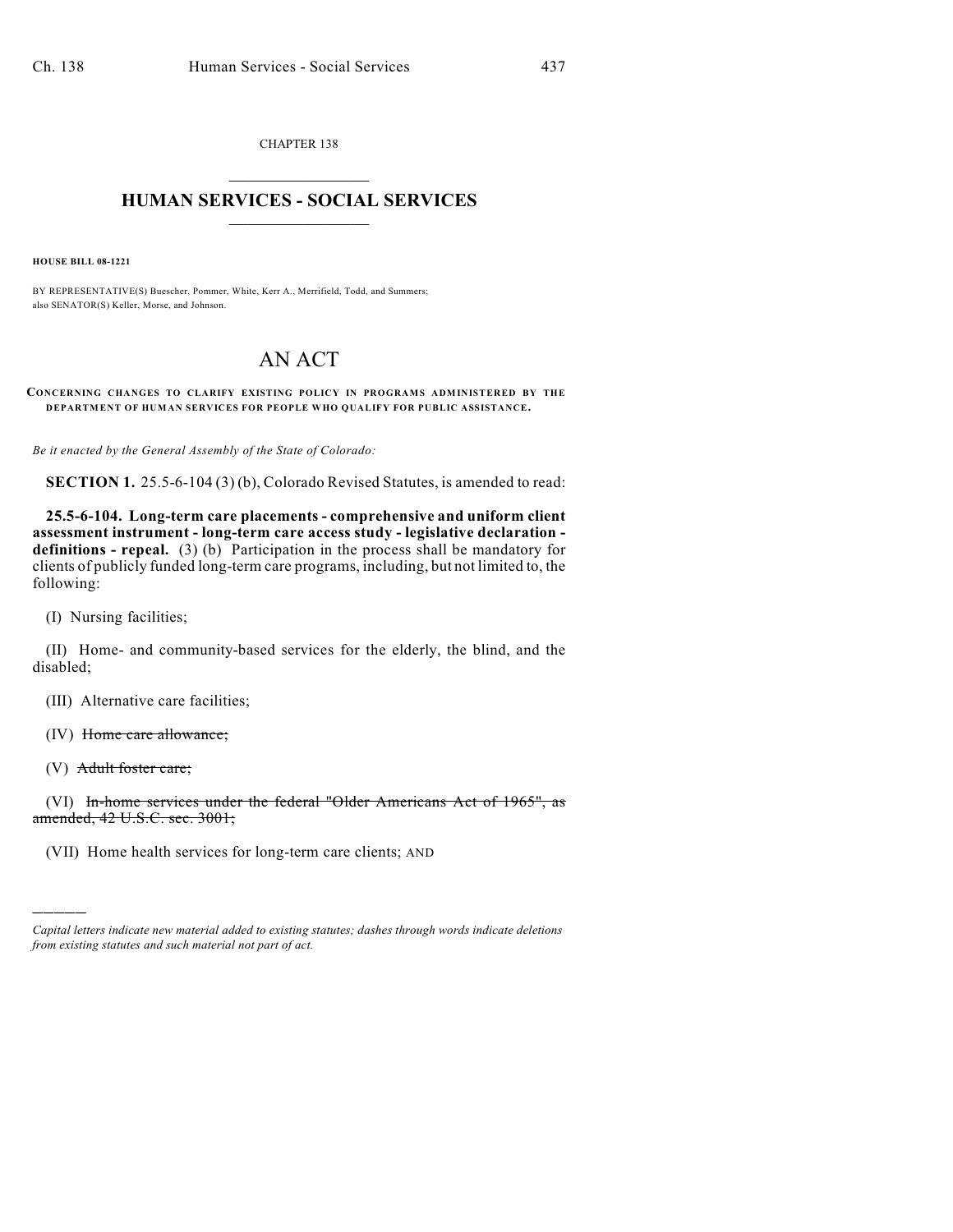(VIII) Home- and community-based services for persons living with acquired immune deficiency syndrome (AIDS).

**SECTION 2.** 26-2-122.3 (1), Colorado Revised Statutes, is amended to read:

**26-2-122.3. Adult foster care and home care allowance as services under certain public assistance programs - administered by department of human services.** (1) (a) (I) In addition to the amount of assistance available pursuant to the provisions of this article, the state board in the state department, with the consent of the general assembly and subject to available funds, may provide adult foster care for persons eligible to receive old age pension, aid to the needy disabled, or aid to the blind. For purposes of this paragraph (a), "adult foster care" means that care and service which SERVICES THAT, in addition to room and board, may include, but is ARE not limited to, personal services, recreational opportunities, transportation, utilization of volunteer services, and special diets. Such care is AND SERVICES ARE provided to recipients of federal supplemental security income benefits who are also eligible for the Colorado supplement program for aid to the needy disabled or aid to the blind and who do not require skilled nursing care or intermediate health care and cannot remain in or return to their residences but who need to reside in a supervised nonmedical setting on a twenty-four-hour basis. Those persons with developmental disabilities as defined in section 27-10.5-102, C.R.S., or who are receiving or ARE eligible to receive services pursuant to any provision of title 27, C.R.S., do not qualify for adult foster care under this paragraph (a).

(II) Adult foster care facilities shall be certified by the single entry point agency in the single entry point district in which they are located; except that each county department of social services shall certify adult foster care facilities located in such county until a single entry point agency has been established pursuant to section 25.5-6-106, C.R.S. LICENSED BY THE DEPARTMENT OF PUBLIC HEALTH AND ENVIRONMENT PURSUANT TO SECTION 25-27-105, C.R.S.

(b) In addition to the amount of assistance available pursuant to paragraph (a) of this subsection (1), the state board in the state department, with the consent of the general assembly and subject to available funds, may provide a home care allowance for persons eligible to receive old age pension, aid to the needy disabled, or aid to the blind. For the purposes of this paragraph (b), "home care allowance" is a program that provides payments, subject to available appropriations, to functionally impaired persons who are, or who would be but for their income, eligible to receive old age pension pursuant to section 26-2-114, aid to the needy disabled pursuant to section 26-2-119, or aid to the blind pursuant to section 26-2-120. To be eligible for a home care allowance, a person's monthly gross income shall be less than the applicable monthly grant standard for the old age pension, aid to the needy disabled, or aid to the blind programs, plus the person's authorized monthly home care allowance grant, as determined in accordance with rules promulgated pursuant to this paragraph (b). The home care allowance grant shall not exceed the equivalent of four hundred twenty-nine service units per year for a member of the eligible person's family. The payments allow recipients who are in need of long-term care to purchase community-based services as defined in section 25.5-6-104 (2) (c), C.R.S. Such THESE services may include, but need not be limited to, the supervision of self-administered medications, assistance with activities of daily living as defined in section 25.5-6-104 (2) (a), C.R.S., and